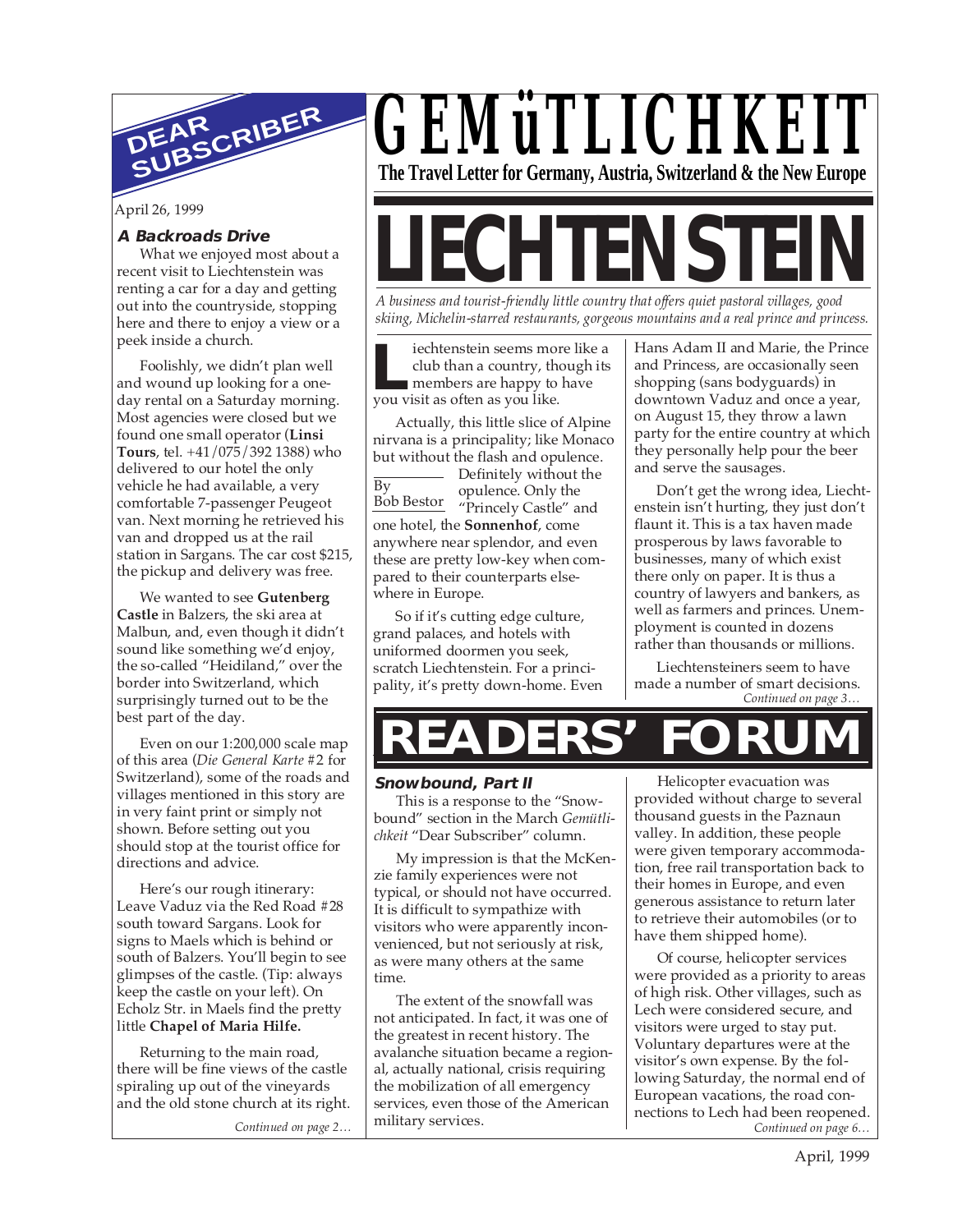#### *DEAR SUBSCRIBER Continued from page 1*

If you have children along, there is a playground below the castle.

At the main road go right toward Switzerland and Maienfeld. Driving up the gentle slope just at the border, you'll see battlements from World War I when Liechtenstein was aligned with Austria. The fortifications were put there to keep the Austrians out of Switzerland.

Then, in a park-like section of open fields and forests, you're suddenly in a Swiss military training area. The realistic Swiss village on your left with the boarded windows is deserted. To the right is more training apparatus; various jumps, obstacles, and overhead cables.

Ahead is the narrow, arched fortress gate through which you'll drive (in the uphill direction you have the right-of-way), and a good spot for a picture down the valley.

Go on through the fortress, past the stables and out a second gate. This rock-lined road is the old San Bernardino route.

Pass through tiny St. Luzisteig and start down hill. You are in "Heidiland," the region which inspired Johanna Spyri's tales of the little Swiss girl and her grandfather.

Stop at the "P4" sign to see the Heidi fountain built with donations from school children. If you've brought food this is a good place to picnic.

Here you can join two Heidi trails, the shortest is about 90 minutes round trip and includes the "Heidihaus" and the wine village of Maienfeld. The second, about four hours, winds much higher to the "Heidialp" and through the village of Jenins. Ignore signs to Heidihof, it is a modern, uninteresting hotel.

Drive on toward Maienfeld, enjoying fine views of the Rhine valley. At **Kunz-Keller** — at the corner with the barrel and signs to Chur and Fläsch — you can buy a bottle or two of the wine for which the town is famous.

Continue in the direction of Chur and at the town center note the mural on the Rathaus wall depicting members of the 1797 city council.

Further on, at the train station, you can pick up a Heidiweg pamphlet from the kiosk. From the station look for signs to Jenins where **Gasthof Bündte** (tel. 41/081/302 1223) specializes in air-dried meats and local wines.

Beyond the Bündte, go right at the stop sign — back toward Maienfeld — driving up through vineyards toward the Heidihof Hotel. At the large barn continue straight on. This road runs beside high walls protecting the vineyards. You are headed toward Vaduz, actually on the Heidiweg, a very narrow track which you may have to share with walkers, especially in summer. At the four corners, continue straight to the main road where you go right, back toward Vaduz.

In Triesen turn right toward Malbun. As you ascend the hill, look high above the road for a rambling, modern, yellow house. It is the former home of actor, Oscar Werner *(Ship of Fools*). He is buried in Triesen where he frequented the **Restaurant Linde**. Luzia Kindle, Linde's owner, sometimes shows visitors a book of poems written by Werner which he gave her.

From this road, you have the option of a side trip to the **Chapel of St. Mamerten** where a wine festival takes place annually on the weekend after the August 15 "National Day."

At Triesenberg the **Walser Heimatmuseum** rates a 30-minute visit, longer if you decide to watch the film in English.

Then just before the tunnel, the final link to Malbun, is a small restaurant, the **Rizlina**. Its deck has a wonderful view down the Rhine Valley and the simple food is worth a stop (see story page 5).

Leaving Rizlina, continue up the mountain to the aforementioned narrow tunnel. Watch the signal when entering, proceeding only if there is a flashing yellow light. Stop if it is red.

In Steg is cross-country skiing, a toboggan run, and a small rustic hotel. Malbun, at the end of the road, is where Prince Charles skis when visiting Prince Hans Adam II.

*Continued on page 8…*

**Coming Soon:** www.gemut.com, the website for travelers to Germany, Austria & Switzerland

Gemütlichkeit 2 April, 1999 **Gemütlichkeit** (ISSN 10431756) is published monthly by UpCountry Publishing, 288 Ridge Road, Ashland OR 97520. TOLL FREE: 1-800/521-6722 or 541/ 488-8462, fax: 541/488-8468, e-mail rbestor@yahoo.com. Subscriptions are \$67 per year for 12 issues. While every effort is made to provide correct information in this publication, the publishers can make no guarantees regarding accuracy. **POSTMASTER: SEND ADDRESS CHANGES TO:** Gemütlichkeit, 288 Ridge Road., Ashland OR 97520 **Editor & Publisher:** Robert H. Bestor, Jr. **Associate Editors:** Elizabeth Schiller **Contributing Editors:** C. Fischer, R. Holliday, Nikki Goth Itoi<br>Paul T. Merschdorf **Design & Composition:** Paul T. Merschdorf **Consulting Editor:** Paul T. Merschdorf Consulting Editor: **Consulting Editor: Subscription Dept:** Andy Bestor, K. Steffans **Vol. 13, No. 4 <b>CEMITI ICHKEIT HOTEL RESTAURANT RATING KEY** April, 1999<br> **The Travel Letter for Germany, Austria, Switzerland & the New Europe** | <u>Rating Scale</u> Scale Excellent 16 - 20<br>Above Average 12 - 15 Above Average Average 8 - 11 Adequate 4 - 7<br>
Unacceptable 0 - 3 Unacceptable **Hotel Rating Criteria** People/Service 30%<br>
Location/Setting 15% Location/Setting 15%<br>Guestrooms 30% **Guestrooms** Public rooms 5%<br>Facilities/Restaurant 20% Facilities/Restaurant **Restaurant Criteria** Food 65%<br>Service 20% Service 20%<br>Atmosphere 15% Atmosphere **<u>Value Rating</u>**<br> **Cutstanding Value** 17 - 20 Outstanding Value Very Good Value 12 - 16<br>Average Value 9 - 11 Average Value 9 - 11 Below Average Value A Rip-Off 0 - 4 *GEMüTLICHKEIT* **Special @Designation** By virtue of location, decor, charm, warmth of management, or combination thereof, an especially pleasant establishment.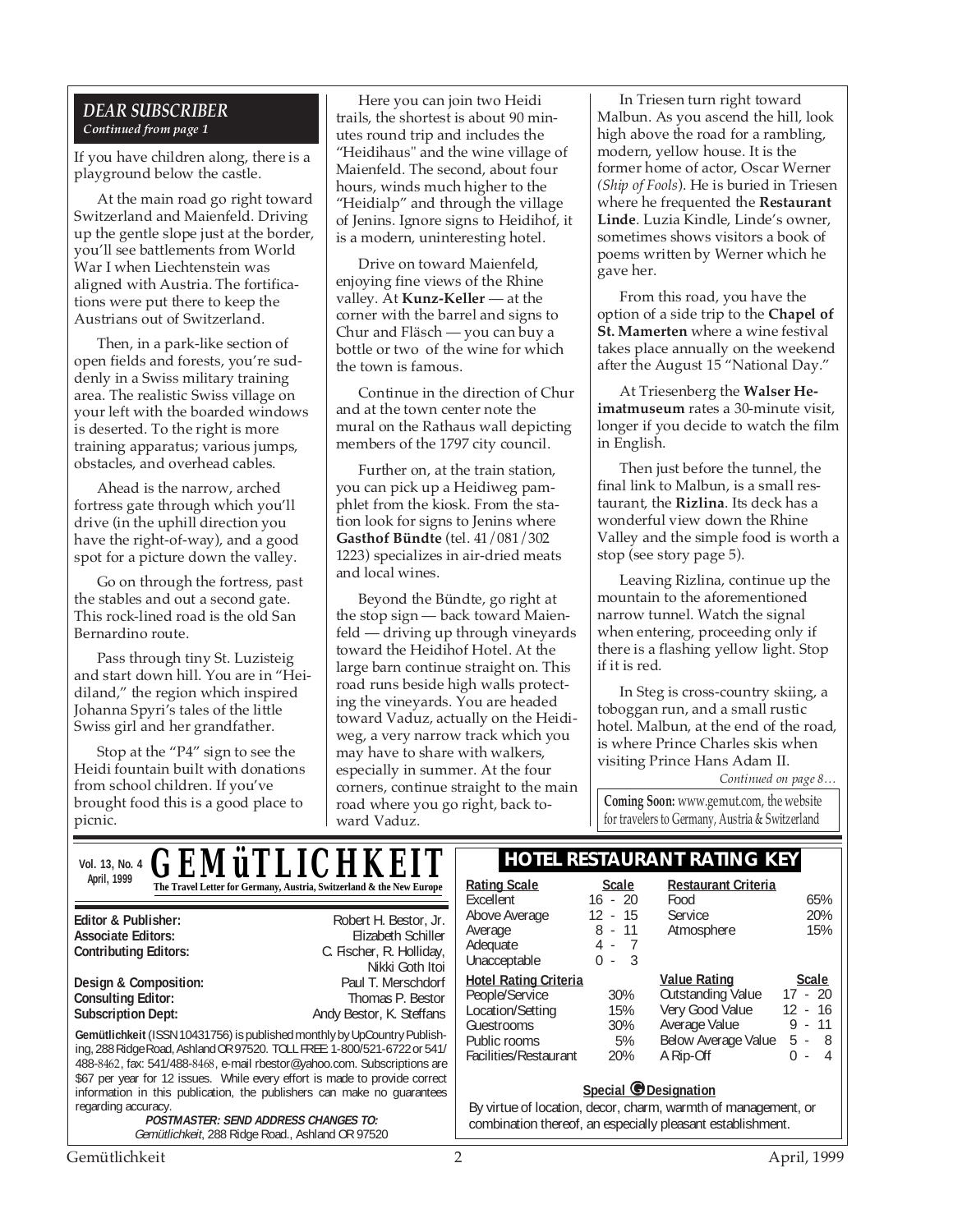#### *LIECHTENSTEIN Continued from page 1*

If you were running a small European country, and wanted to "outsource" a few services, who would you choose? Of course. Thus the telephones, the bus system, and the money are all Swiss, even though the country's ties with Austria go back hundreds of years and the current Prince is Austrian. But you'll want to keep the postage stamp rights because, coming from such a tiny country, they'll become valuable and be a tourist attraction. So Swiss postage stamps don't work in Liechtenstein.

As a travel destination, two words spring to mind when contemplating Liechtenstein: restful and intriguing. Intriguing simply because itty bitty countries that call themselves principalities are by definition that way; and restful because you're in the country. And a beautiful country it is, with pretty villages, vineyards, green rolling farmland, and a few backroads, all backdropped by breathtaking mountains.

Give yourself two or three full days to see it. There is no rail system so your options are car or bus. For the ultimate in flexibility, we prefer the former. If you arrive by train, as we did, the closest you can get is Feldkirch in Austria or Buchs or Sargans in Switzerland. From these you can catch one of the frequent postal buses to Vaduz.

Those who want to ski at Malbun — in the mountains about 30 minutes above Vaduz — may want to stay longer. There are four lifts and 12 miles of slopes with a vertical drop of 1270 feet. At Steg, near Malbun, cross country skiers glide over 11 miles of groomed tracks through the Valüna valley. One-week packages including seven nights' hotel, breakfast, dinner, and six-day lift pass are offered at about \$400 to \$1,000 per person. Contact the Liechtenstein Tourist Office (see box this page).

Liechtenstein is, of course, full of walking trails and paths. The free *Tourist Guide 1999*, available at tourist offices throughout the country, outlines 19 different walking/hiking routes, from simple, one-hour walks

#### **Liechtenstein Info**

**Population:** 31,000 **Capital:** Vaduz (pop. 4,977) **Altitude:** 468 meters/1,536 ft. (Vaduz) **Area:** 61.8 square miles **Tourist Information:**

Städtle 37, FL 9490 Vaduz, tel. +41/075/ 232 1443, fax 392 1618. Web: www.searchlink.li/tourist/index.asp

**Distance from:**

| 1 I di ini ui t |
|-----------------|
| Geneva          |
| Milan           |
| Munich          |
| Vienna          |
| Zürich          |
|                 |

 $550$  Km/342 miles 400 Km/250 miles 300 Km/186 miles 250 Km/155 miles  $670$  Km/416 miles  $110$  Km/68 miles

**Arriving by Train:** There are frequent bus connections from rail stations at Sargans (CH) (17 km/11 miles from Vaduz), Buchs (CH) (7 km/4 miles from Vaduz) and Feldkirch/Austria (15 km/9 miles from Vaduz) to all Liechtenstein communities.

**Liechtenstein by Bus:** Buses run often to all villages in the country. A weekly pass costs 10 Sfr. (\$7) and can be purchased at post offices as well as at bus stations in Buchs, Trübbach and Sargans.

**Liechtenstein Postage Stamps:** The principality issues postage stamps four times a year at the beginning of March, June, September and December. This is usually a total of about 25 stamps with a face value of approx. 35 Sfr. (\$24).

Stamps can be purchased at all post offices and collectors of Liechtenstein stamps can place a standing order for new issues. A brochure about this is available from: Postwertzeichenstelle der Regierung, FL-9490 Vaduz, tel. +41/075/ 236 64 44, fax 236 66 55.  $\mathbf{M}$ 

to hard mountain treks.

The de rigueur Vaduz tourist stops include the Liechtenstein **Museum of Art** (Liechtensteinische Kunstsammmlungen), where the Prince's Art Collection is housed; the **National Museum** (Liechtensteinisches Landesmuseum), which highlights the history of the principality; and the **Postage Stamp Museum** (Briefmarkenmuseum). The castle is also in Vaduz but, being the residence of the princely family, it is not open to the public.

But don't stop there; rent a car for a day or two and see this charming little country from stem to stern (see Dear Subscriber). After a while you'll want to know how to become a member of the "club."

#### **Hotels**

Park-Hotel Sonnenhof

Pleasantly situated on lush grounds in a posh residential neighborhood on a forested hill above Vaduz.



Inside, the feeling is of being in a discreetly luxurious private residence. Decor and furnishings are underrated but top quality.

The most desirable rooms are the 12 like Number 32, a spacious double with separate seating area and private balcony. The hotel calls these junior suites and prices them starting at 390 Sfr. (\$264). In addition there are eight smaller, but equally wellequipped and furnished, doubles and nine singles.

There is an indoor pool, sauna and all around the hotel, both inside and out, are agreeable little niches inviting guests to sit for a quiet hour or two.

The Real family (son of Restaurant-Hotel Real in Vaduz) and their capable managers extend a welcome of genuine warmth. A stay at the Sonnenhof will be a memorable experience.

**Daily Rates:** Singles 190 to 280 Sfr. (\$128-\$189), doubles 320 to 450 Sfr. (\$216-\$331).

**Contact:** Park-Hotel Sonnenhof, Mareestrasse 29, FL-9490 Vaduz, tel. +41/075 232 11 92, fax 232 00 53, email real@sonnenhof.lol.li, Web: www.relaischateaux.fr/sonnenhof. Prop: Real Family

**Rating:** QUALITY 18/20, VALUE 14/20

#### Gasthof Löwen

Seven gloriously refurbished guest rooms with period furnishings and gleaming state-of-the-art bathrooms are featured at the 600-yearold Löwen, a rustic gem of a hotel set in the vineyards of Vaduz.

The four best rooms, with multiple windows and huge, antique, carved wooden beds, rent for — gulp — 300 Sfr. (\$203).

In summer, the hotel's restaurant moves outdoors to the edge of the vineyard where it becomes a Vaduz focal point. It is, in fact, the country's

*Continued on page 4…*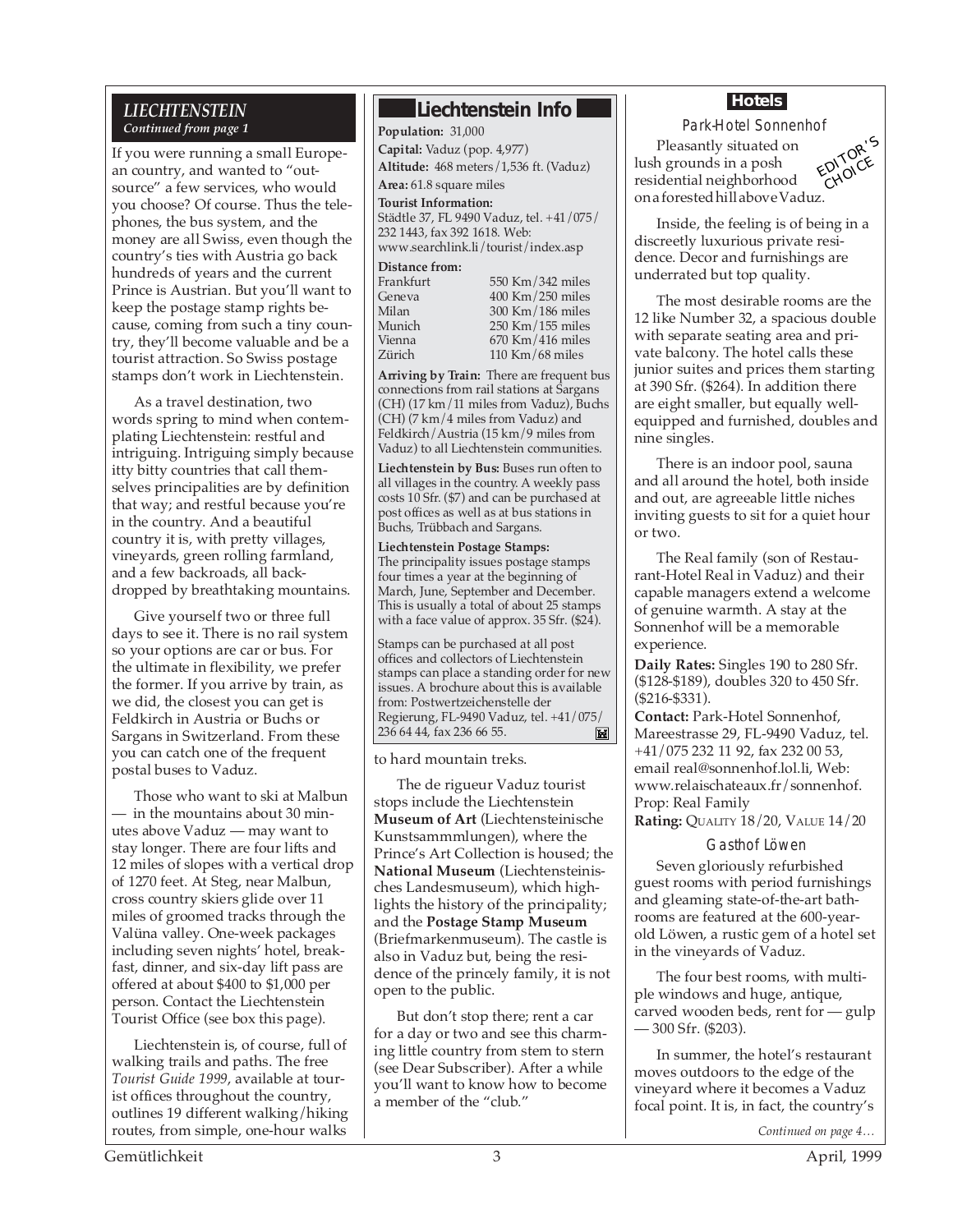

most sought-after dinner reservation for viewing the annual fireworks on "National Day," August 15.

The Löwen has a load of charm but the price is a little steep.

**Daily Rates:** Singles 180 to 230 Sfr (\$122-\$155), doubles 220 to 300 Sfr (\$149-\$203).

**Contact:** Löwen, Herrengasse 35, FL-9490 Vaduz, tel. +41/075 232 00 66, fax 232 04 58, Web: www.hotels.li/ loewen. Prop: F & A Gantenbein **Rating:** QUALITY 16/20, VALUE 7/20

Hotel Real

In a 60s-style building in the center of Vaduz's shopping district, the Real is famed for its restaurant one Michelin star — but also has a dozen rooms for rent. There are two suites and 10 clean, comfortable, well-equipped, slightly undersized singles or doubles.

The simplicity of these rooms is somewhat in contrast to the elegance of the hotel's dining rooms.

Other than the restaurants, and a small but pleasant lounge adjacent to the first floor (our second) reception, there are no public rooms or other facilities.

**Daily Rates:** Singles 170 Sfr. (\$115), doubles 175 to 270 Sfr. (\$118-\$182), Jr. suites 310 to 395 Sfr. (\$209-\$267) **Contact:** Real Hotel Restaurant,

Städtle 21, FL-9490 Vaduz, Fürstenstein, Liechtenstein, tel. +41/075 232 22 22, fax 232 08 91

**Rating:** QUALITY 11/20, VALUE 10/20

Hotel Mühle On the edge of Vaduz, on the main road from the north, Mühle is the best value we saw in Liechtenstein. It is a *Landgasthof*, an official Swiss Hotel Association designation for restaurants with guestrooms. Qualifying establishments must meet certain standards of service and cuisine. EDITOR'<sup>S</sup> CHOICE

The first impression here is of having entered a rather major hotel and restaurant operation. However, the restaurant accounts for most of the activity as the Mühle has only seven rooms to rent. But excepting the Sonnenhof, the Löwen and the Schlosswald, these accommodations are the equal of any of the other hotels reviewed here.

**Daily Rates:** Singles 90 Sfr ( \$61), doubles 140 Sfr (\$95)

**Contact:** Mühle, Vaduz FL -9490, tel. +41/075 232 41 41, fax 232 14 58. Prop: Martin Jehle

**Rating:** QUALITY 11/20, VALUE 15/20

Hotels Schlosswald & Meierhof

Two large, modern, businessstyle hotels on the hillside above the main north-south highway overlooking the Rhine valley and sharing the

same property and ownership.

The well-equipped guestrooms are above average in size and quite appealing though somewhat sterile.

The Schlosswald is preferred. **Contact:** Hotel Schlosswald, Meierhofstrasse FL-9495 Triesen, tel. +41/ 075/392 24 88, fax 392 24 36. Prop: August Kindle

**Daily Rates:** Singles 125 to 140 Sfr. (\$84-\$95), doubles 175 to 200 Sfr. (\$118-\$135)

**Rating:** QUALITY 14/20, VALUE 11/20

**Contact:** Hotel Meierhof, FL-9495 Triesen, tel. +41/075/399 00 11, fax 399 00 88, email meierhof@hotels.li. Prop: Elke and Roland Kindle

**Daily Rates:** Singles 114 to 160 Sfr .(\$77-\$108), doubles 162 to 450 Sfr. (\$109-\$304).

**Rating:** QUALITY 13/20, VALUE 8/20

Hotel Kulm

Conveniently located on Triesenberg's main square, about halfway up the side of the mountain toward Malbun, this rustic, country hotel offers some rooms with outstanding views but is otherwise undistinguished.

The Kulm's restaurant, however, offers good daily specials for under 20 Sfr. (\$14).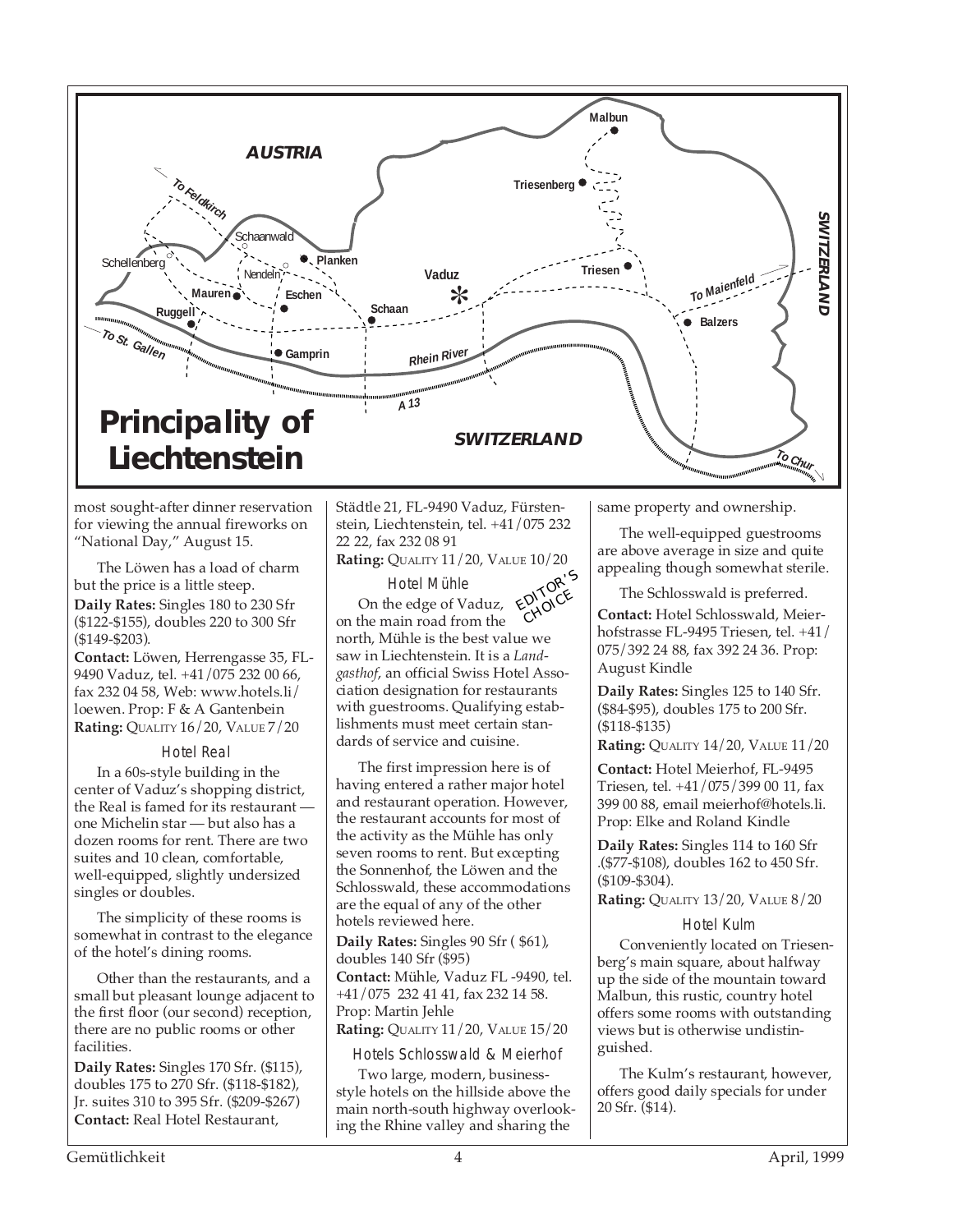**Daily Rates: Sing**les 90 Sfr. (\$61), doubles 112 to 152 Sfr (\$76-\$103). **Contact:** Hotel Kulm, FL-9497 Triesenberg, tel. +41/075/262 87 77, fax 268 28 61. Prop: Family Schädler **Rating: QUALITY 9/20, VALUE 10/10** 

#### **Restaurants**

#### Restaurant Real

Michelin does not throw its restaurant stars about willy nilly. The city of Zürich, for example, has not even one; not the **Kronenhalle**, not **Baur au Lac**, not the **Savoy**, not the **Dolder Grand**. Thus our expectations for the Real were high.

There are two dining rooms; a bright, elegant one on the first floor with chandeliers and starched linen, and the one we chose, the less formal, clubbier one at street level.

The look is red cloths and napkins, wine glasses engraved with an "R," and rich wood walls and ceiling.

The wine list is extensive and pricey. A 1991 Robert Mondavi Cabernet Reserve is 170 Sfr. (\$115), a '67 Chateaux Mouton-Rothschild (which we recently had the opportunity to taste and found to be way, way, way over the hill) was 300 Sfr. (\$203) and a 1996 Petrus was marked 1,500 Sfr. (\$1,014). We chose one of the cheapest on the list, a 1997 Vaduzer Blau Burgunder from Harry Zech Weinbau, at 55 Sfr. (\$37). It was light and "spritzig" on the tongue, better suited for light meals or as an aperitif.

The four-course dinner menu at 149 Sfr. (\$100) per person seemed formidable both in price and quantity so we went a simpler route and ordered a salad, main courses and dessert. Without beverages, the total for two persons was 121 Sfr. (\$82).

The salad was served from a cart — a kind of moveable salad bar and cost 11 Sfr. (\$7.43). We simply indicated what we wanted and the server put it on the plate. Very fresh ingredients and tasty.

The main courses — *Wiener Backhendl* (a large leg of fried chicken) and Saucisson (a thick, curling sausage) — were ample and satisfying but hardly the stuff of Michelin stars. Each was priced at 29 Sfr. (\$20).

We divided a dessert (17.5 Sfr./ \$12) of vanilla ice cream ladled with passion fruit sauce and surrounded by slices of fig, strawberry, kiwi, banana and apple. It was delicious but not especially creative.

And there were a couple of missteps. The kitchen was out of *Tafelspitz* (boiled beef, a house speciality), something we didn't find out until we tried to order it. A glass of 1977 Dow port (23 Sfr./\$16), one of the great port vintages of the century, was such a disappointment one wonders if someone accidentally grabbed the wrong bottle. (It is customary in many restaurants, when a rare wine is purchased by the glass, for it to be poured from the bottle at the table. In this case, the wine was poured elsewhere and delivered to us.)

It isn't fair to judge a restaurant based on these admittedly simple dishes, so perhaps if we had chosen the more expensive four-course menu we would have a different opinion, but with that Michelin star fixed in our minds, we felt let down. Hotel-Restaurant Real, Städtle 21, FL-9490 Vaduz, tel. +41/075 232 22 22, fax 232 08 91

**Rating:** QUALITY 13/20, VALUE 9/20

Wirthschaft zum Löwen Virthschaft zum Löwen<br>The old wooden build- KNOICE ing is protected as an historic monument and located on a quiet country road just before the Austrian border in Schellenberg. The Löwen has been in the same family for generations and Liechtensteiners consider it almost a national treasure. The clientele is decidedly local, not many tourists get this far off the beaten track. **CHOICE** 

Come here to try traditional Liechtensteiner farm recipes that go back hundreds of years such as *Schwartenmagen hausgemacht mit Senfsauce* (house-made head cheese with mustard, 6 Sfr./\$4 as an appetizer) or a Liechtenstein version of macaroni and cheese, *Käseknöpfle mit Apfelmus* (tiny dumplings in cheese with applesauce, 18 Sfr./\$12, as a main course including salad). Both were excellent.

This is one of those down-home

places where time-tested dishes are perfectly prepared with the best ingredients and the portions are huge (to avoid the dreaded "second serving" specify *Teller Gericht)*.

One tradition that many Americans may not find appealing as an after dinner activity is the house snuff machine. We dined with a local resident who insisted we try it. Here's how it works. The machine is actually a board about eight inches square with a sort of clothespin/ mousetrap device on it. A little snuff — in this case a brand called Löwen-Prise from Germany — is placed strategically at two spots on the board about half an inch apart. The board is then lifted to the nose and the "snufee" inhales slowly but deeply while at the same time tripping the clothespin/mousetrap device with his or her index finger. The snuff is propelled straight up into both nostrils and the result is quite startling and not at all, at least to this writer, unpleasant. There is a sense of menthol and the nasal passages suddenly feel as though they have been expanded to size of the Gotthard tunnel.

As we looked around the restaurant we saw other patrons using the machine and our companion told us snuff use has somewhat of a following in Liechtenstein but can be habitforming.

We finished the meal with another Liechtenstein tradition, a shot of Marc, the local firewater. Some of the best is made from Pinot Noir grapes by the Hopfkellerei des Fürsten von Liechtenstein, the Prince's winery. Local legend has it that a shot of this first thing in the morning and another before bed is a healthy practice.

Whether or not you're game for the snuff machine, the Wirthschaft zum Löwen is not to be missed. Wirthschaft zum Löwen, FL-9488 Schellenberg, tel. +41/075/31162 **Rating:** QUALITY 14/20, VALUE 15/20

*Continued on page 6…* Panorama Restaurant Rizlina Beside the road, hanging off the steep hillside on the way up to Malbun, is the very plain Rizlina. The view is spectacular and the food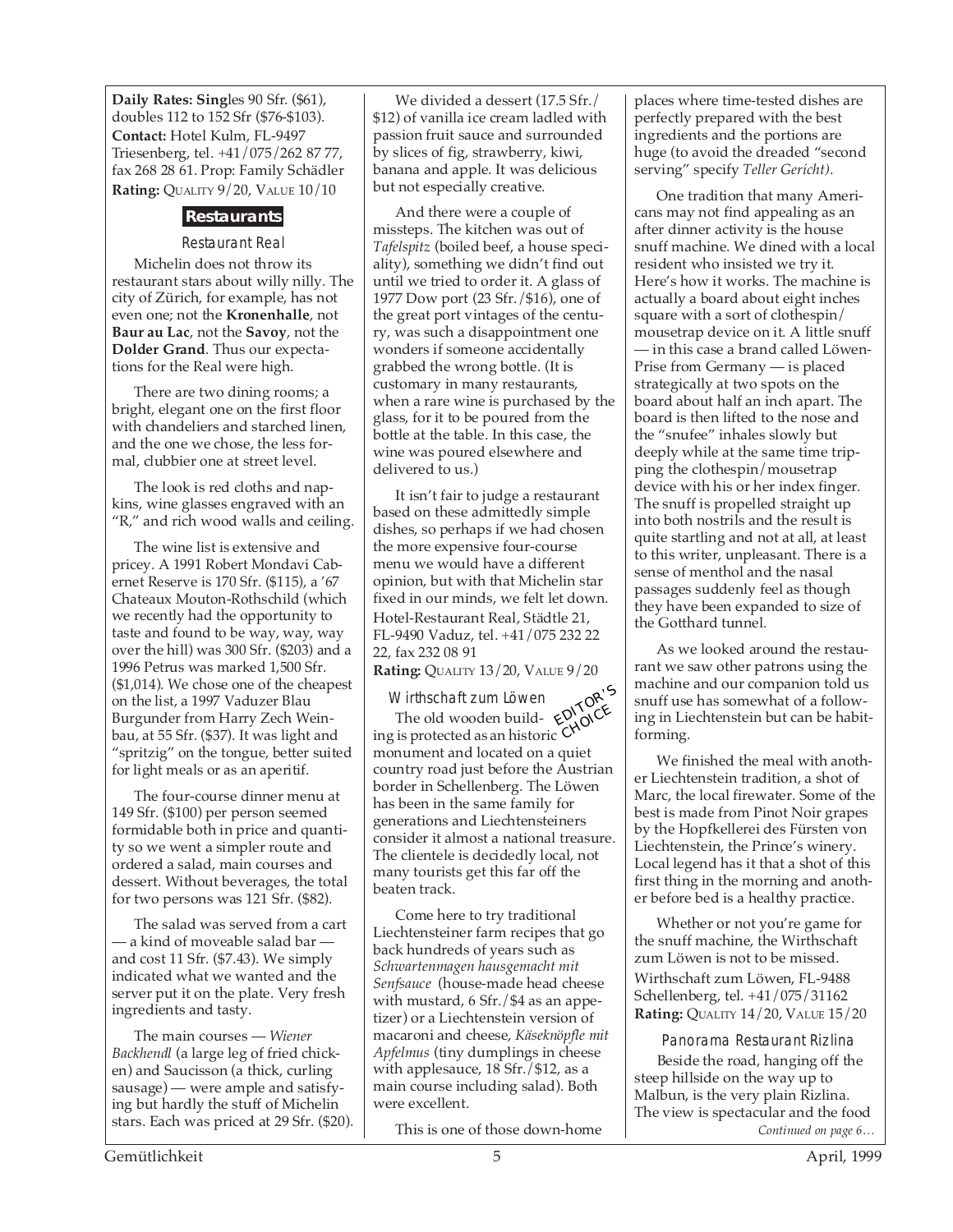#### *LIECHTENSTEIN Continued from page 5*

excellent, including owner Ursula Schädler's mayonnaise and oil-based herb salad dressing which is as good as any we've ever had.

A bowl of soup, such as a fabulous *Gerstensuppe* (barley and white beans), or an almost as good *Leberknödelsuppe*, is 7.5 Sfr. (\$5). *Wurstsalat Garniert* (13 Sfr./\$9) was enough for two and included slices of *Wurst* with the freshest butter lettuce, diced beets, radish strips, shredded carrot, and curried corn, all bathed in that wonderful dressing.

*Nussgipfel*, a house dessert speciality consisting of walnut and hazelnut filling rolled into a jelly roll-like pastry, was a little dry.

Restaurant Rizlina, FL-9497 Triesenberg, tel. +41/075/262 0224 **Rating: QUALITY 12/20, VALUE 15/20** 

#### *READERS' FORUM Continued from page 1*

Had the McKenzies followed these guidelines, it is unlikely that they would have any tale whatsoever to relate.

During the crisis week, our company had over 200 guests in various parts of the Alps in all possible problem permutations: guests in resorts that could not get out, guests out of resorts that could not get in, and even a few in relatively normal circumstances!

The reactions of the McKenzie family were certainly not those communicated by our guests. Using cellular telephones, we were able to keep in contact with our staff and guests in isolated locations, even when (rarely) telephones and electricity were out. Overall, people took the situation in stride, and even viewed it somewhat as a travel adventure.

We did not anticipate the stress on our American office.

First, one of our staff was from Galtür. Although it rapidly became apparent that her family was safe, it is an enormous impact losing six lives in a village of under six hundred. (Plus, of course, over 30 visitors.)

Second, we did not anticipate the wave of inquiries, some by phone, but mainly by Internet from all over the world, which peaked at about 20 per hour. For the better part of a week, updating and communication became a round-the-clock operation.

It is nothing short of amazing the differences that modern telecommunications have made. Special Internet sites were created, where we could obtain literally up-to-the-hour situation reports. We received continuous live newsfeeds, and even quasi-live video pictures from Austrian television ("Zeit im Bild").

My favorite compliment came from an engineer in the Czech Republic who was amazed that he could obtain faster, more-detailed, information from Houston, halfway around the world.

A measure of the resilience and confidence of our customers is that we did not have a single cancellation among over 400 guests departing on the weekend following the crisis. (Actually, we find it strange that Kosovo is causing greater concern.)

In these circumstances, to suggest "LITIGATION" is an inappropriate conclusion.

There is never any excuse for false or misleading information, or discourtesy in honoring tickets. However, your readers might better have been served by drawing their attention to the magnitude of the crisis and the valiant actions taken to achieve resolution.

> RICHARD DAVIDSON HOUSTON TX

*(Ed. Note: Mr. Davidson is President of SkiEurope/AustroTours, a company which operates ski vacation tours to Europe, particularly Austria. He is also a longtime Gemütlichkeit subscriber who makes several valid and enlightening points.*

*We presented the McKenzie story because it was an interesting firsthand account of a tourist in a situation most of our readers could identify with. That this family was merely inconvenienced while many others, at exactly the same time, were suffering terribly is an absolutely right-on point that we probably should have made instead of merely telling the story. We must say, however, that if the*

*McKenzies' were actually not told about Lech's isolation until 48 hours after the fact, their hotel acted irresponsibly.*

*As to the "can you spell LITIGA-TION" remark, it was a failed attempt at humor and was based on a cryptic comment Mr. McKenzie made regarding the bus line operator who struck him during their argument over the validity of the family's bus tickets. His comment was in the Financial Times story but left out of our synopsis of it.*

*If, in telling the McKenzie story, Gemütlichkeit seemed insensitive to the thousands who truly suffered as a result of these storms, it was not intended and we apologize to anyone who has been offended.)*

#### **Salzburg Hotel Find**

Just read the *Gemütlichkeit* issue on Salzburg hotels. Here is another hotel in Salzburg that no one ever mentions. Stayed here in 1995 and again in 1998.

That is the **Apostolatshaus der Pallottiner** (Mönchsberg 24, Postfach 501, A-5010 Salzburg, tel. +43/ 0662/846543, fax 846347-86). The location is spectacular on top of the Mönchsberg while, at the same time, right in the center of the city.

The Apostolatshaus is near the **Cafe Winkler** and an easy walk to the Hohensalzburg or a quick elevator ride down to the old city.

Rooms are especially clean. Private shower and WC, but no telephone or TV. Breakfast included.

Cost in peak season for a double for two nights was 1780 AS, or about \$70 per night. Much less cost than those other places on the left bank (I've stayed there) and far more peaceful and picturesque.

They very much want more tourists. The place was not very full last July.

> JOHN KOELLER BY EMAIL

#### **Grindelwald Hideaway**

We would like to tell you about our hidden gem in Grindelwald, Switzerland.

We have visited the **Chalet-Hotel Alte Post** (fax +41/33/8534288) at least five times during the past seven years and it has been always a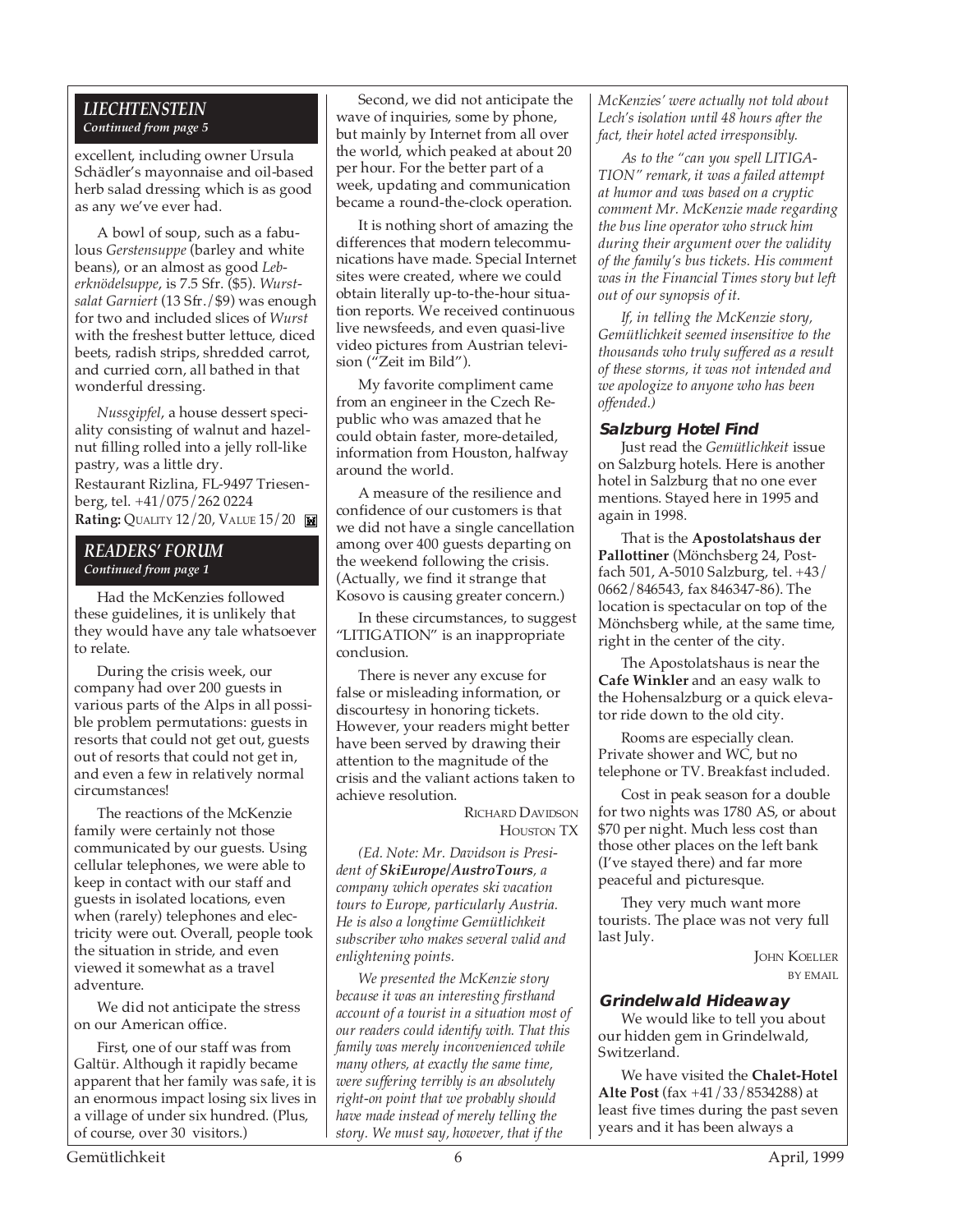delightful stay. The hotel has 14 double rooms with balcony views of the Eiger. It is located adjacent to the First Station lift and across the street from the **Sunstar Hotel**. The rooms are spacious and super clean with full baths. Our room last September, Number 35, was 180 Sfr. (\$122) with breakfast.

An added bonus is the kitchen. Rudi and Anagret are the owners with Rudi in charge of the kitchen and Ana the hotel as well as the hostess for the evening meal. A delightful couple and an excellent place to stay in Grindelwald.

> KEITH MOORED GRANDVILLE MI

#### **Ehrwald Accommodations**

Enclosed is information about the **Sporthotel Alpenhof (Alpenhofstr.** 13, A-6632 Ehrwald, +43 5673 2345, fax: 2345 52, email: hotel@alpenhofehrwald.at, double rooms about \$165 per day including breakfast and dinner).

The reason we keep returning there is because of the innkeepers, the Pesendorfer family and their astonishing staff. They are so charming and accommodating to everyone that even though most of their guests are from Europe, they accept Americans quite cordially. Certainly their treatment of us has been superb.

Also included is information on the **Alpenappartements Cristall**, (Thörleweg 34, A-6632 Ehrwald, tel. +43/5673 23760, fax 5673 2228, apartments for two from about \$60 per day)**.**

The two families who run the building are delightful and try to help in anyway they can. We have spent several winter vacations there because it was so much less expensive and it allowed us the freedom to eat where and when we wished instead of taking half-board. There are lovely small markets in town where meat and produce and necessities can be bought and it is very easy to cook in the apartment. There are many, many Dutch people who visit there for the holidays in February and they always are nice and easy with Americans. This is a place for families on small budgets.

The activities in Ehrwald and the

entire valley are rather simple. They include cross-country and downhill skiing in winter. In summer, the walking is superb and can either be very demanding or very easy. Both these choices offer so much to quiet, thoughtful American travelers and their families. There are no "bells and whistles" in this town but there are such superb opportunities to enjoy the countryside without any real problems as long as "attitude" is left at home in America. These are very nice, loving people who have become friends over the years. So this recommendation is totally biased.

Thank you for *Gemütlichkeit*, we love it and use it when we travel. In a world gone mad with technology and instant gratification, it is so reassuring to find a publication that simply describes what is available and how to enjoy it.

> ANNE PATRICIA SMITH STONY BROOK NY

### **Europe Travel Briefs**

■ It's getting easier to obtain money from a machine in Europe. The **Swiss Postal Service** and **Visa** now offer Visa card holders access to 570 Postomats (ATMs) throughout Switzerland.

You can withdraw up to 1000 Sfr. (\$676) per day anywhere in Switzerland, 24 hours a day. The Postomat cash dispenser network covers all towns and major localities nationwide. Make sure you have a four digit pin number.

■ While it may be getting easier to get money from a European ATM it's not getting any cheaper to use a credit card overseas. On the contrary. According to *Consumer Reports Travel Newsletter*, **First USA Visa** and **Mastercard** customers are now being hit with a 2% surcharge on all creditcard purchases made outside the USA. (Citibank card holders had already been paying the 2% gouge). This is in addition to the  $1\%$  currency conversion surcharge Visa and Mastercard are already passing on to

customers.

This means, of course, that for every \$1,000 in overseas credit card purchases cardholders will pay \$30 to Visa or Mastercard. However, since they get their bank's foreign currency exchange rate when making overseas purchases, it still is cheaper to use credit cards. You can't change \$1,000 into foreign currency for less than \$30. The banks know this; hence the new charges. **Providian Bank** in San Francisco charges its Visa and Mastercard holders a whopping 5%

**American Express** and **Diner's Club** continue to charge just 1%.

■ Here's a rundown on Switzerland's major summer festivals:

> Zürich Festival June 26 to July 18

Started three years ago, the Züricher Festspiele presents a wide variety of cultural events including opera, chamber music, choral works, Shakespearean theater, ballet and even tango. Tel. +41/01/269 90 90, fax 269 70 25. Web site: www.zuercher-festspiele.ch

Montreux Jazz Festival

July 2 to 17 One of Switzerland's top events presents the world's best musicians in a great setting. Tel: +41/021/963 82 82. Web site: www.montreuxjazz.com

Verbier Festival & Academy

July 16 to August 1

The year's program features classical music, jazz, theater, dance and master classes. Sir Neville Mariner and James Levine will both conduct the Symphony Orchestra of the Curtis Institute. A chamber music series will showcase Elisabeth Leonskaja and Sarah Chang and a "Tribute To Broadway" features Harold Prince, Joel Grey and Teresa Stratas. Tel. +41/021/922 40 10, fax 922 40 12, email: info@verbierfestival.com

Music Summer Gstaad-Saanenland July 16 to September 4

*Continued on page 8…* This year's festival will pay homage to composers from Dvorak to Chopin, who died 150 years ago this summer. Tel. +41/033/748 83 38, fax 748 83 39, email: